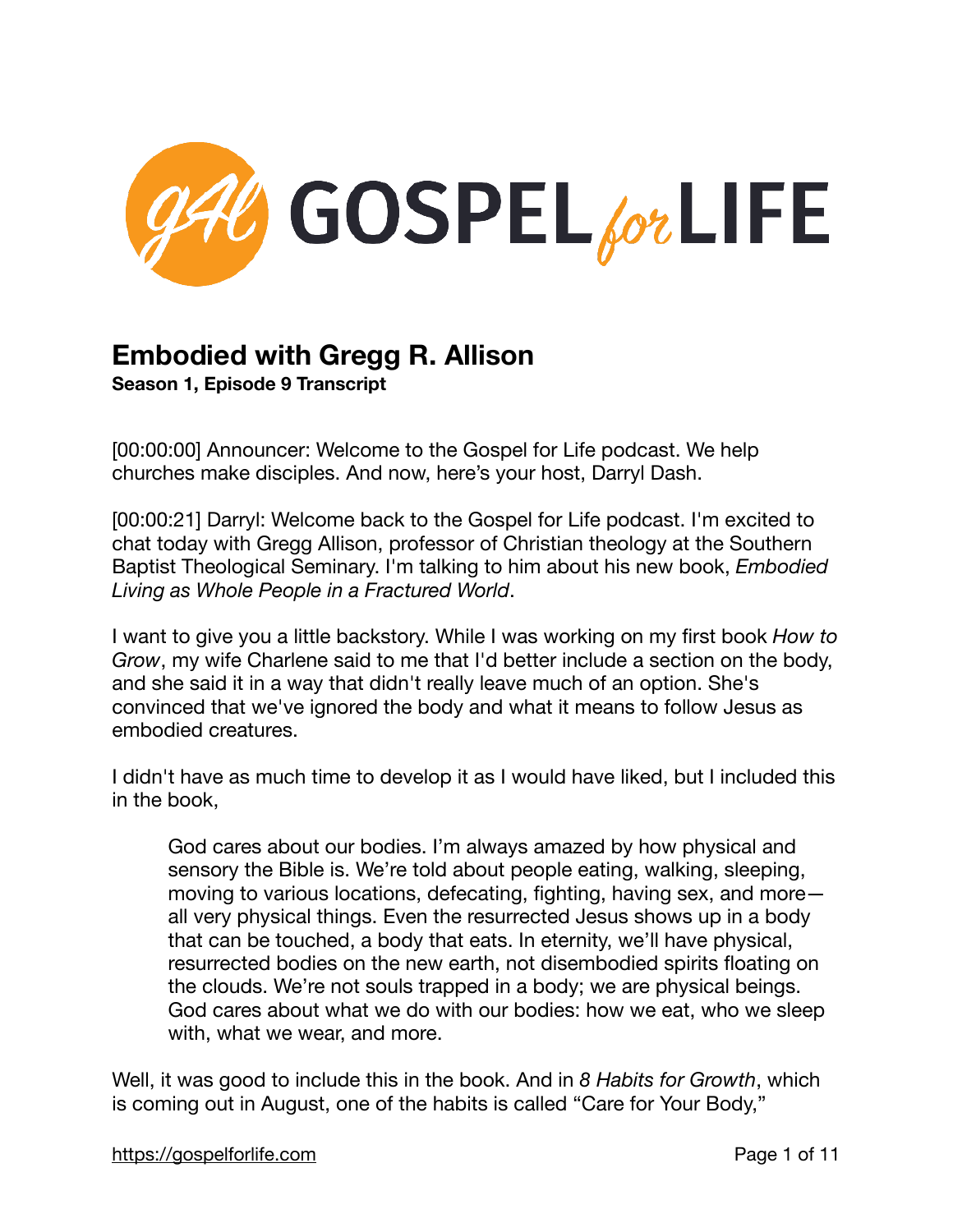because the body is such an important and overlooked topic within the church and within christian discipleship. And so I was thrilled to come across Dr. Allison's book *Embodied* because I touch on the subject briefly, but Dr. Allison spends a whole book helping us understand the importance of our bodies to God. It's such an important book and really, I hope it gets a wide reading. I'm so grateful that he's written it.  $\overline{a}$ 

So Gregg, thank you for writing *Embodied,* and welcome to the podcast today.

[00:02:12] Gregg: Thank you so much. So I applaud your wife for pushing you to include that. And I agree with everything you wrote, even if it was brief, it really does summarize exactly what I say in my book. So kudos to you and to your wife.

[00:02:26] Darryl: I'll pass that on because it's really her she has this passion. And it's interesting because part of her walk with God, I would say she hit a phase where she was a little stuck. And the pathway to rekindling her relationship with God was beginning to get in better physical shape. That led to a whole conviction of hers that we really need to pay more attention to the body as part of our discipleship with the Lord.

[00:02:52] Gregg: Again, applause to her and to you. Ĩ.

[00:02:54] Darryl: I've been in the church a long time, and yet I've rarely heard teaching about what it means to love God as embodied creatures. So why do you think that we tend to ignore this topic? Ĩ.

[00:03:03] Gregg: I think even early on in the church's history, it was negatively impacted by a movement called Gnosticism, which really emphasizes the goodness of the immaterial aspect of human nature, the soul or the spirit and denigrates the physical aspect of human nature. So anything that is spiritual or immaterial is good, anything that's physical, anything that is embodied tangible is evil. And sadly, the church, I think imbibed some of this Gnostic tendency. So it really emphasized the whole idea of nourishing the soul and the spirit and then overlooking or even denigrating the body.

[00:03:51] Darryl: It's interesting that one of the verses that usually gets quoted is that — I think the King James Version says that "bodily exercise profiteth little." People would take that and say, "Oh, Paul there is saying don't worry about the body. Right, that's not important." And actually Paul wasn't putting down the body there. So maybe the translation played a bit of the role. I remember hearing that as a kid growing up in almost putting down the role of physical exercise.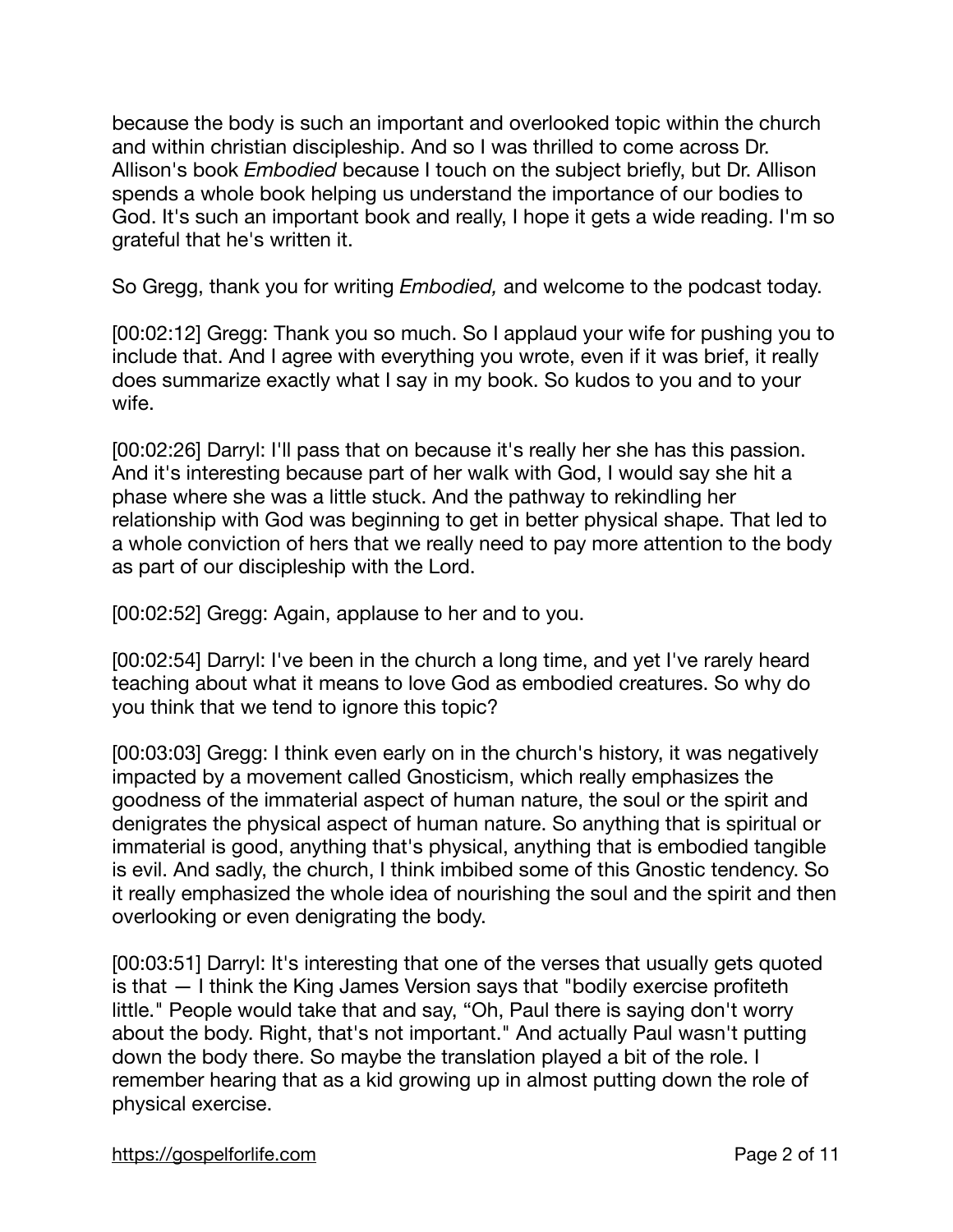[00:04:15] Gregg: Yeah, I think it's a poor translation. Paul is emphasizing obviously the eternal benefit of spiritual discipline, but then he also says at least in this earthly existence, physical discipline is good. Even as your wife was talking about, physical exercise and things like that helps her in her relationship with the Lord. That's true of all of us. And so yeah, Paul is not disparaging the body, but just putting it relatively in relationship to our spirit or soul.

[00:04:49] Darryl: So what's the story behind this book? What led you to write it? Ĩ.

[00:04:52] Gregg: Early in my career teaching at Western Seminary, I was approached by a student. He came into my office complaining of a lot of physical difficulties. He was having trouble sleeping, He wasn't eating well. There are a lot of gastrointestinal problems, excretory problems, kind of a lethargy, couldn't concentrate.

And so he said, so what's my spiritual problems?And I began to ask a series of questions, What are you eating? You know, potato chips while I sit on the couch, Are you exercising? No, I don't have any time for that. How about sleeping? He rebuked me because one of his problems that he had mentioned was he was not getting sleep. What about rest and things like that? And he says, "You know, my body is going to be sloughed off at death. I have no time to give attention to it. It would be worthless anyway. And please give me the spiritual problem at the heart of what I'm experiencing." And I said, "I think it really is a physical problem that you're not caring for yourself as an embodied person." He got off and a kind of huffed and puffed and left the office at that point, but it put me into a crisis.

He had approached me and I'm a seminary professor at an evangelical institution. He was expecting something from the word of God, and I had nothing to give him. And that will be launched me on a decades old search for what does scripture and sound theology affirm about life in this human body as embodied beings. That's the backstory.

[00:06:26] Darryl: Well, I'm sad that that happened, but I'm grateful that the result of that is this book because it really is a neglected topic.

We've already touched on this already, but you write in the book that the theology of human embodiment will help us become more connected with God and his design for us. That seems counterintuitive to a lot of people. We think that if we want to become more connected with God, we need to pay more attention to our spiritual condition. It's like we segment our beings into spiritual and physical sides. Would you expand on that? How does focusing on our human embodiment help us become more connected with God?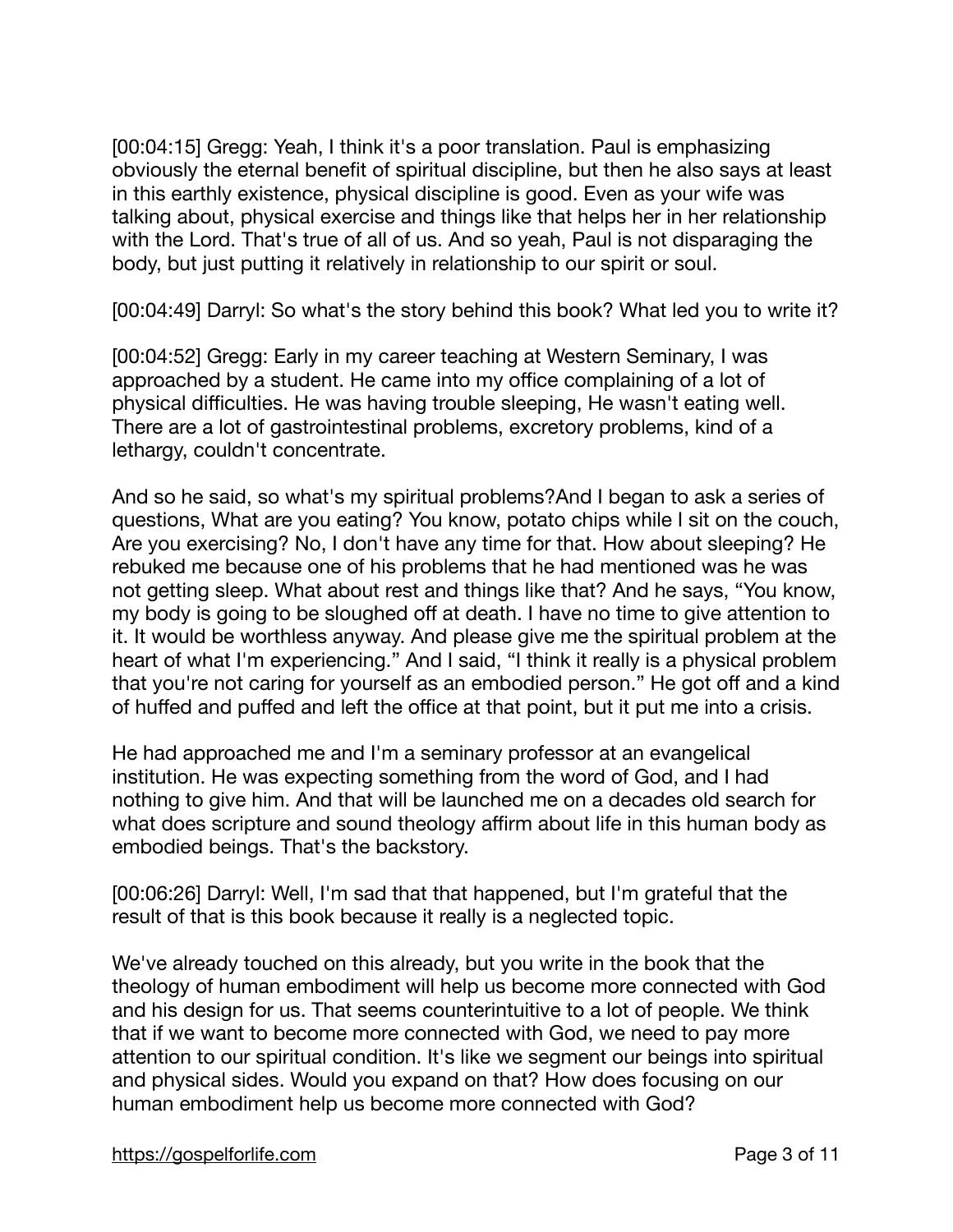[00:07:00] Gregg: In the very first chapter of the Bible, when we read about God creating human beings, he creates us in his image, and we are embodied. And so the very fact that we are embodied image bearers speaks very loudly about what kind of relationship we have with God. God is not physical, he is spirit, but he has created human beings to be embodied image bearers. And so right away the very foundation of who we are, our very identity, the ground, the foundation for our relationship with God is the fact that we are embodied. That's the beginning point.

And then a lot of people wrestled with body image. We're constrained by our culture to think in terms of the perfect body that's different for men, different from women and all like that. And when we always or almost always have bodies that failed to meet up to those cultural expectations, those cultural norms, we are disappointed, we despair, we were worried and anxious, and we give a lot of attention to our body, and we sense a separation from God himself. We're not pleased with the way that God has created us.

So if we understand our embodiment and embrace the fact that God has created us as we are and as we care for ourselves as embodied image bears, I think it really does help our relationship with God grow.

[00:08:28] Darryl: I think it gives us hope for the future too. I remember originally thinking Heaven sounds awfully boring, which sounds awful. I think what I had in mind was this image of being a disembodied being floating on clouds. I couldn't even picture it, whatever it sounded like, didn't sound very good at all. Just coming to understand the new earth and the physicality of our new bodies and it's much more compelling even when we think of the afterlife and the life to come.

[00:08:55] Gregg: It's absolutely true. So, in 1 Corinthians 6, Paul talks about our bodies are for the Lord, but he also adds the Lord is for our body. And how is that? He says, because God will raise it up when Jesus returns. So even our salvation won't be complete until Jesus returns, and we will be re-embodied with our glorified resurrection bodies. We will not be fully conformed to the image of Jesus until he returns and gives us our new glorified resurrected bodies. That is our future. And as you just mentioned, it is an embodied future in a physical new heaven and new earth and that is our destiny. It gives us great hope for what is to come.

[00:09:42] Darryl: I hear a lot of false teaching at funerals. I remember attending a funeral and somebody was saying, "Praise God, this person has already been resurrected." And I said, "No, they haven't been." And people saying that really,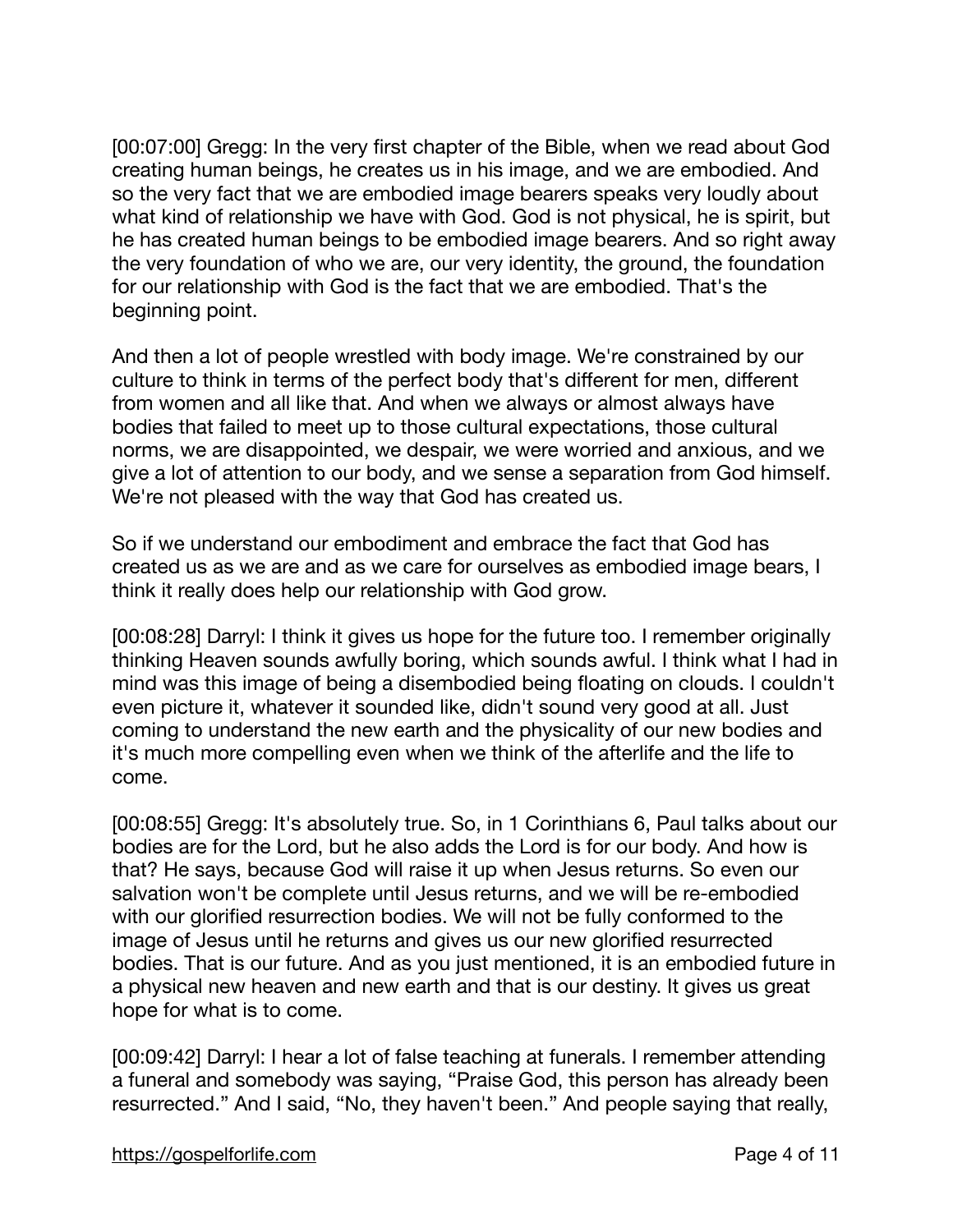the body doesn't matter. The body is not important. What matters is that their soul is with God. And really a lack of understanding of the physicality of our future. And you do touch on this. At intermediate state, there is a period of disembodiment, but that's an abnormal period. I think a lot of Christians think that's our permanent future. Have you experienced that at funerals?

[00:10:14] Gregg: Even my own mother's funeral. My mother was wracked with intense pain, horrific back problems, scoliosis, and things like that. And so, yeah, I remember there at the memorial service, people just talking about how now she's running and leaping and things like that. And I'm not going to correct the person at that moment. But it's like, "No, my mom is disembodied. She longs for that new body, but that awaits the return of Jesus Christ."

So, in this intermediate state between our death and Jesus return, we are disembodied, which is an abnormal state, Paul in 2nd Corinthians, chapter five looks at it. He talks about not wanting to be naked, not wanting to be unclothed, that is not wanting to be disembodied. And my understanding of passages is that he shudders in horror. Yes, we are with Jesus, we're face to face with the Lord, but we are not what we should be. And so we will have a longing, I believe, for our resurrection body.

So there's a lot of misunderstanding, Yeah, the intermediate state being disembodied is not our ultimate hope. Our ultimate hope is for the return of Jesus and re-embodiment with our resurrection glorified bodies.

[00:11:22] Darryl: We hear a lot of a statement like this — you mentioned it in the book — "You don't have a soul, you are a soul, You have a body." And really this idea that the body is kind of this messy container to carry around what's really important, which is inside, your soul. You hear that all the time. Instead, you argue that we should be able to say, "I am my body." I remember reading that the first time and wrestling with that. I believe that, and yet could I say that and feel comfortable saying, "I am my body?" So why is it important that we say, "I am my body"? And how does that alter our understanding of God's plan for us?

[00:11:59] Gregg: "I am my body" is that which I would affirm. I'm not affirming, "I'm only my body." That would be incorrect, but "I am my body" in the sense that my proper state or condition of human, of humanness, is to be embodied in the very body that God has given to me. Just think, if you and I exchanged bodies, we would be completely different people. Just imagine if you exchanged bodies with your wife, you would be completely different people. We are our bodies.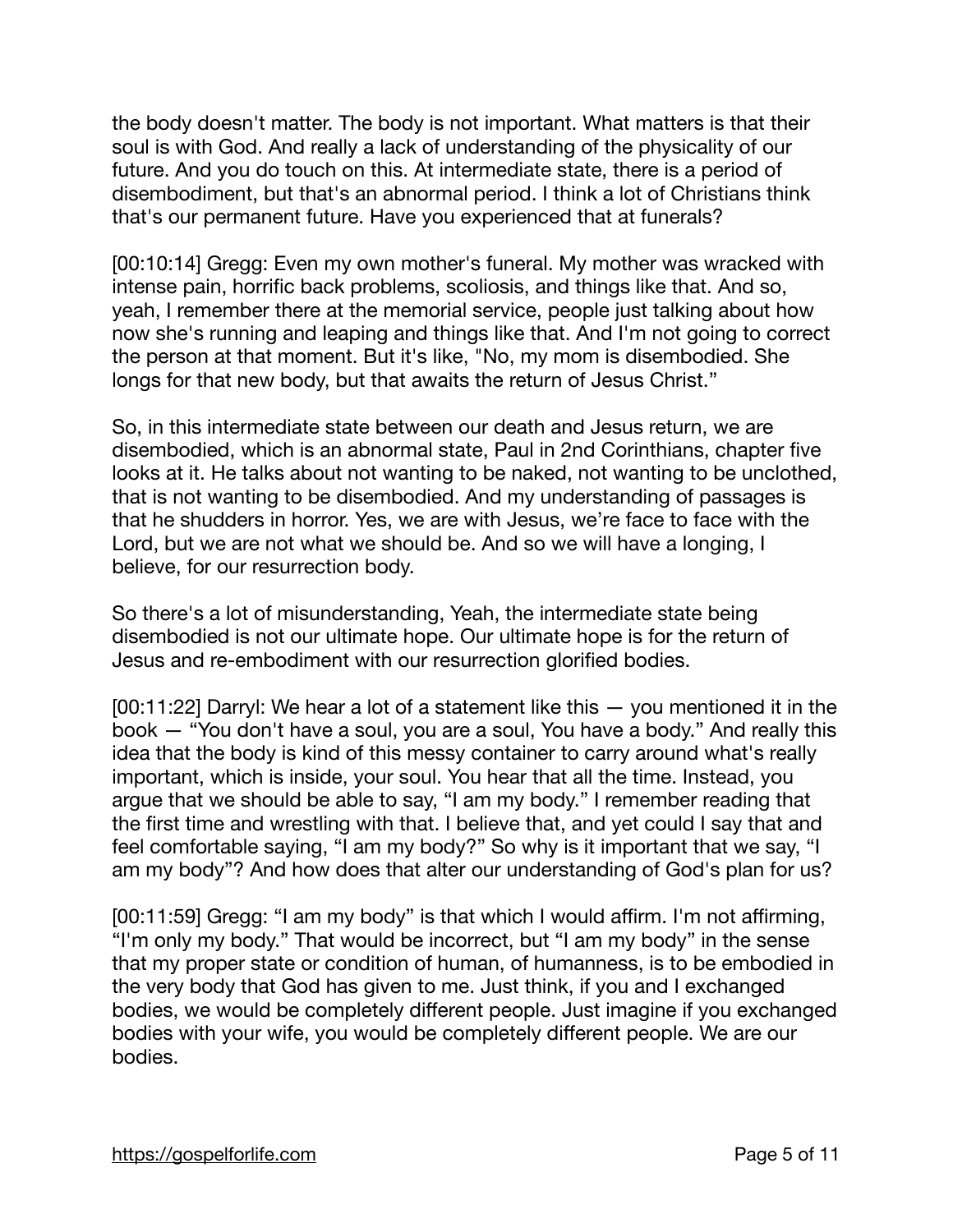And again, understanding that we are our bodies means we can't just treat our bodies as something to steward to care for like we would do our time and money and resources. These are external to us. We are our bodies, and so we care for ourselves as embodied people. And so that's that's the idea at the heart of "I am my body."

[00:13:00] Darryl: Does that touch with what Paul says that when he's referring to sexual sins, that other sins are different, but there is a sin that is against our body? And Paul seems to indicate that's a whole other category of sin. So does that begin to speak to the importance of the body? And that it's more than something that we steward. It's actually beyond that.

[00:13:19] Gregg: It is, so sexual immorality, like you said, is in a category by itself. When we join ourselves in sexual immorality, we wrench our body away from its proper membership in Christ, and we join it to something that's improper. But it's not just something that's external to us. We are our bodies. And so it really does mess with who we are, our identity and our intimate relationship with Jesus Christ.

[00:13:46] Darryl: Well, Gregg, I know that the past few decades have marked a real shift and not only how we see our bodies, but with issues like gender and sexuality. As Carl Truman writes, is now possible for somebody to say that my body is lying to me, right? "I'm actually a man trapped in a woman's body," or vice versa. 20, 30 years ago, 50 years ago, that would have been unthinkable to anybody, not just Christians but to anybody. And it seems like that's really tied to our understanding of what it means to be embodied creatures.

How would you explain the importance of understanding the body and how that relates to issues like gender and sexuality?

[00:14:25] Gregg: Yeah, I really agree with my friend Carl Truman on that. Timothy Tennent who is president of Asbury University, has recently come out with a book and embodiment, and he talks about Jeremiah 17: the idea of the heart is more deceitful or deceptive than anything else, but then he adds, "But the body always tells the truth." We are sexed all the way down. We have to make a distinction between sex and gender. Sex is XX, YY. It's genetic, it's physiological, its anatomical. Gender is now one's self-concept, one selfidentity, one's imagination. So our sex, our embodiment, always tells the truth. We are either a male or we are a female.

And that is I think the foundation for from which we approach all these contemporary issues like gender dysphoria, gender incongruence, gender transformation, transgenderism, things like that. If we don't have a robust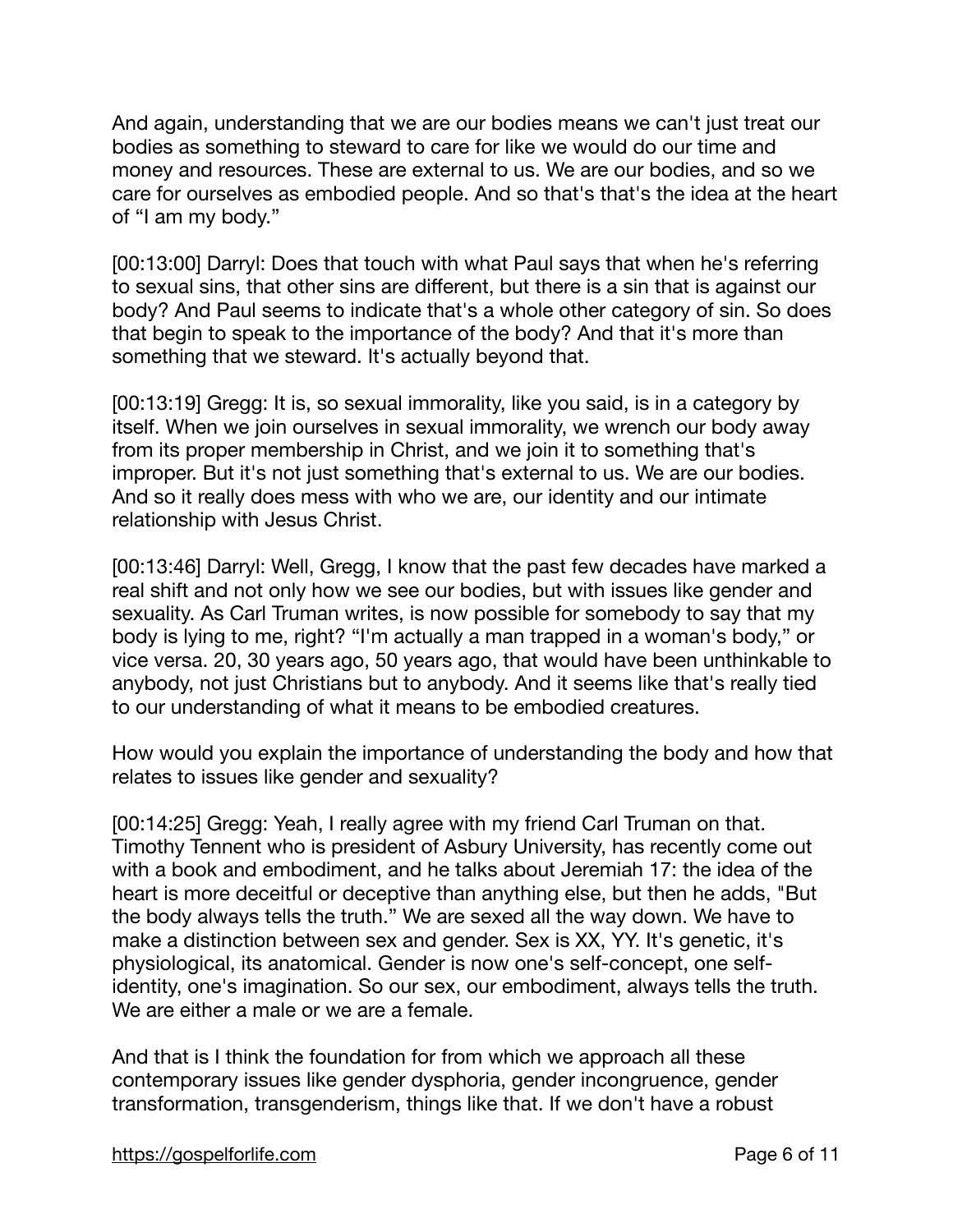theology of human embodiment, then we give way to this cultural impetus towards imagining that were something other than our body. But our body always tells the truth. I can't as hard as I might want to I can't imagine or construct my identity as a woman. It's just not possible. I can mimic behavior, I can dress a certain way or speak a certain way or act a certain way, but I can't ever become a woman. Even if I have hormone treatment and sex replacement surgery and all like that. I'm a man, gendered sex all the way down and my body always tells the truth.

[00:16:18] Darryl: How do we begin to help our people understand the importance of the body to our sexuality and issues of gender?

[00:16:26] Gregg: I think whenever we have the chance, we should preach and teach and disciple about embodiment. We should talk about not only spiritual disciplines, but also physical disciplines, exercise, nutrition, rest, sleep. I'd like your listeners just to think, when was the last time they ever heard a sermon or a Sunday school class on those matters? And my guess is they've never heard them. We can talk about sins of the body like lust and sloth and gluttony. We just never talk about this because again, we're uncomfortable. This really pushes a lot of buttons for us. It's like whenever we have the chance, beginning with the first chapter of Genesis, we should emphasize that we are embodied. We're not just these souls driving around in race cars that are called our bodies. We are embodied by God's design and that's beautiful. It's wonderful and it's the proper state or condition of humanity. i,

[00:17:25] Darryl: One of my favorite chapters — they were all really good — but one that I think began to blow my mind because of the theological richness, is thinking of Jesus' embodiment: that Jesus became human. And I remember being in seminary, I never thought this before, but my theology prof said, "Okay, we know what Jesus took on a body. Is he still embodied?" And of course the answer is yes, but I had never thought of it. That reflects maybe that we don't emphasize this doctrine of the importance of the body, but even thinking that Jesus to this day is embodied. Even at Christmas, I don't even hear many sermons about the embodiment of Jesus and what that means for our humanity. Reflect on that a little: what it means that Jesus is actually embodied?

[00:18:09] Gregg: Yes, Jesus' embodiment, Jesus' resurrection, the fact that Jesus, the ascended exalted one, is still embodied, screams about the importance of our embodiment. In order to rescue us as flesh and bone human beings, Jesus had to become exactly like us. He took on the fullness of human nature, which is not just a soul or spirit is not just a mind or motions, will, but it's a body. And again, that emphasizes the importance of and God's design for our body.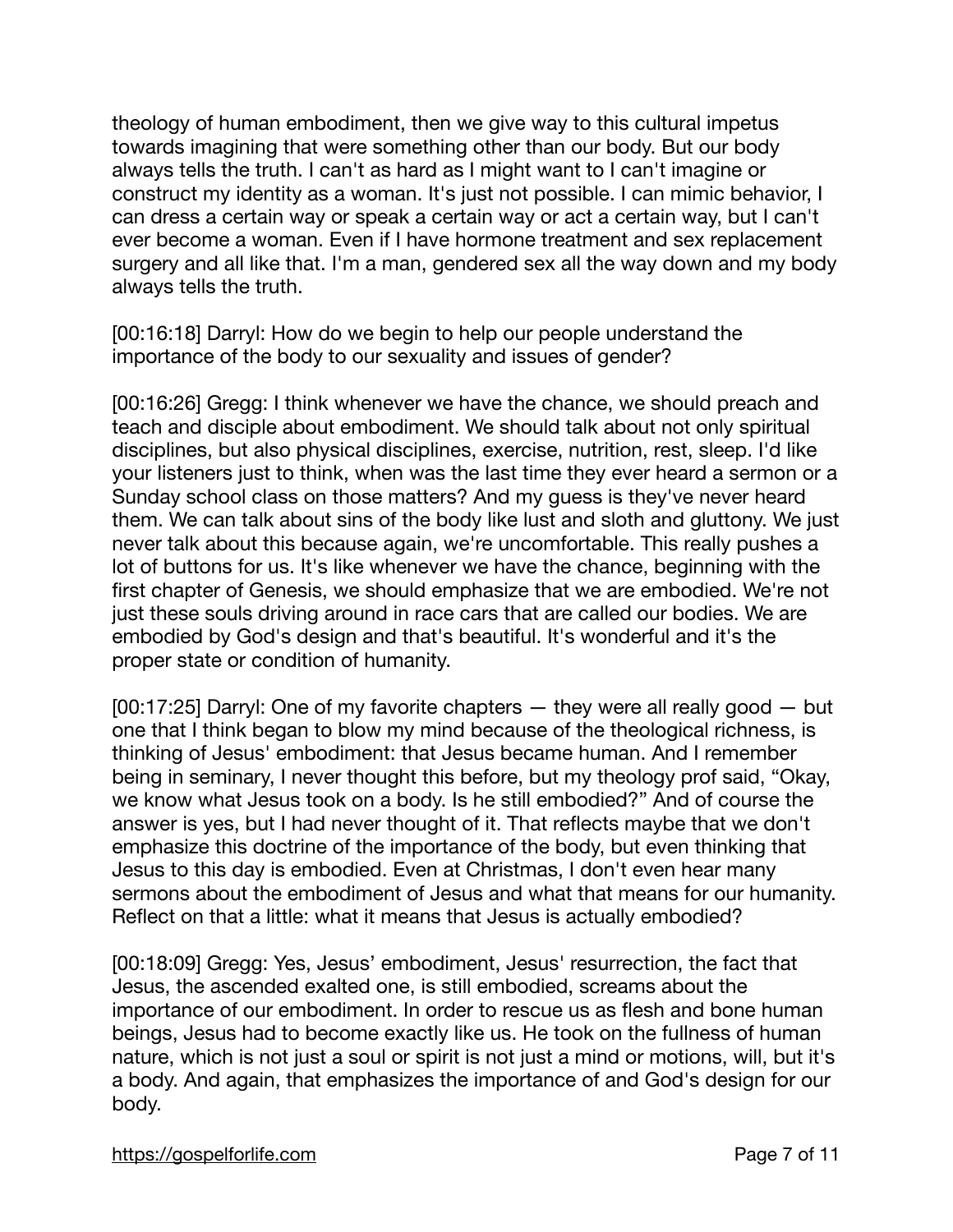[00:18:46] Darryl: So picture you're talking to somebody who is tracking, and maybe their lights are going on, and they're, "Man, This sounds true. I never realized the importance of the body before." And they're beginning to see the importance of caring for their body, but also maybe they're frustrated, they've tried different things before, fitness programs or our nutrition approaches, and they just met with failure in the past. What are some positive steps that they can take to begin to care for their bodies?

[00:19:16] Gregg: I think gaining this perspective, a perspective or robust theology of embodiment as a foundational way of relating to God, relating to one's self, relating to others would be the proper starting point, because I think it's not just nutrition and exercise, rest and sleep, as important as those events or activities are. It really is a worldview approach, thinking, "I'm not just a spirit or soul. I'm not just worried about spiritual disciplines. I am my body, and therefore I relate to God, I know myself and relate to myself, I relate to others as embodied beings."

Think too about just what happened during the pandemic, being separated physically from people, how it threw all of us off. Why is that even in our relationships, virtual relationships just don't cut it? They're not as they should be. And so thinking like that, I think approaching this as a new vision of how we should approach God, ourselves and others is the right starting point. And then from that would flow specific activities and things like exercising, nutrition. Again, we don't have to do these things alone, what we can get help from others. Do it in community, encourage one another, exhort one another, things like that.

[00:20:42] Darryl: How do we avoid falling into the other extreme of becoming too obsessed with their bodies and maybe spending too much time on physical fitness and our appearance and having the right body image?

[00:20:54] Gregg: I think it's to apply Scriptures' warning about idolatry to also this care for our embodiment, that anything including attention to our body can become idolatrous. In Philippians 3, Paul even talks about this. And so just, realizing that we have a worldview embracing our embodiment. We engage in bodily disciplines and things like that, but we do so in moderation like we do everything in terms of God's gifts and don't become obsessed. And we should again ask friends and colleagues, "Help us realize when we become obsessed with this." If we start planning 3, 4 hours a day in the gym, we hope to have friends in our life who will say, "That seems like an obsession. Is your body becoming an idol?" And just realize that it can, and then do what we need to do to avoid that idolatry.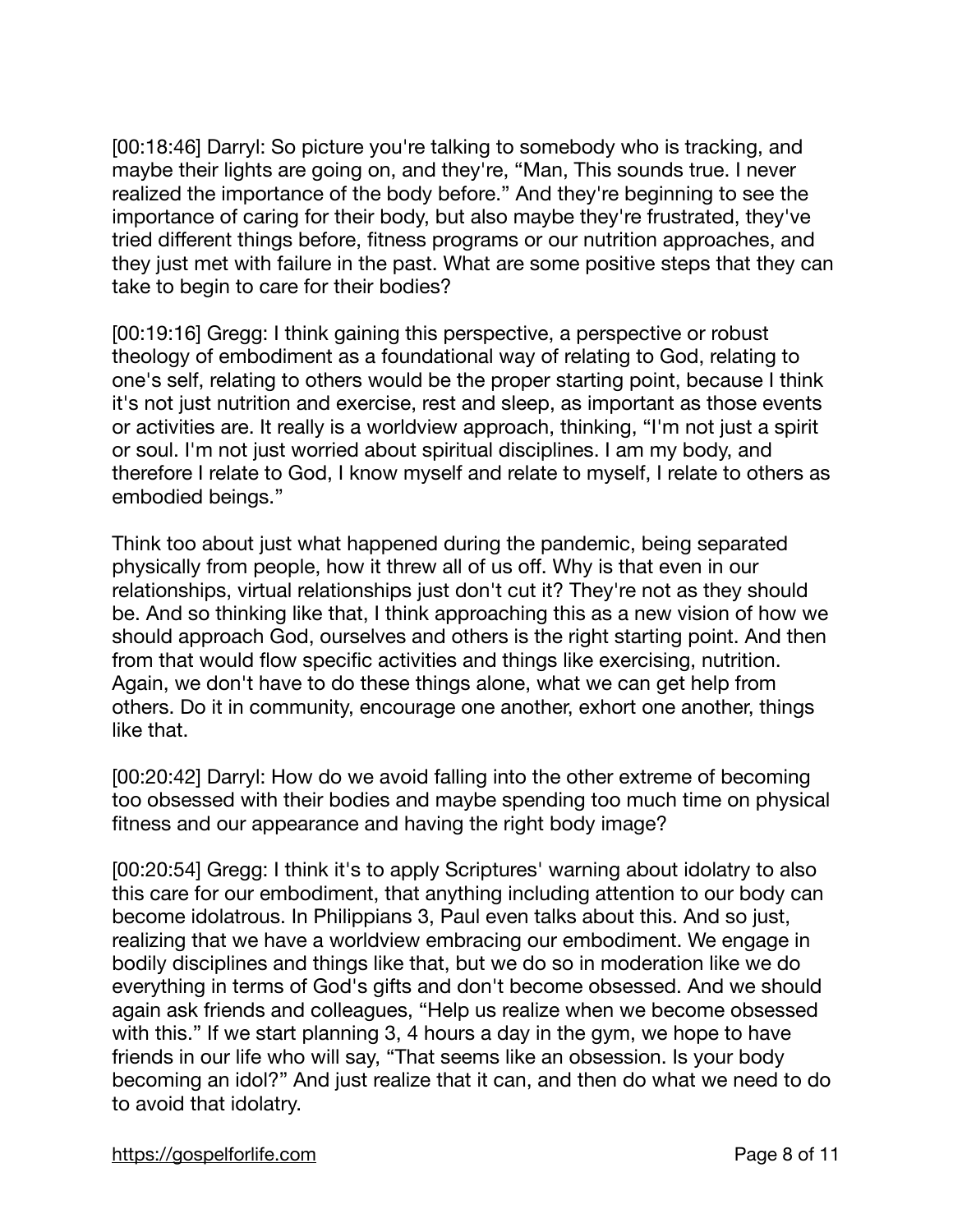[00:21:55] Darryl: And I wonder if you would speak to pastors. I think it's fair to say that a lot of pastors might struggle in the area of their own physical health. Certainly some stats reveal that pastors can lead sedentary lives and sometimes manage their stress through overeating and that makes it difficult to preach and teach on this topic too. What advice would you give to a posture?

[00:22:17] Gregg: This is a huge topic, isn't it? Pastors are very sedentary. The denomination of which I'm a part, the pastors are the most obese of all pastors in terms of denominations. I think again there's a lot of emphasis on the spirit or the soul, and neglect of the body. So all that has to change.

There's this notion that I have to be engaged in ministry 24/7. Otherwise, God's will for my life, for the church, for the world is not going to be accomplished. I'm almost indispensable. And, so I can't take time out, 10 minutes every hour, to walk around and get some exercise, or to rest well or to prioritize things and say no to things that we shouldn't be involved in. And so there is this obsession, this workaholism, as if we are indispensable to God's plan and will for this world. That has to change.

I think too, it's conceiving Christian ministry as a marathon rather than a sprint. And if you're 35, 40 years old and you're sprinting in Christian ministry, you will burn out after a couple of years. And, and the Christian church is littered with all kinds of pastors who are burned out for this reason. And so looking at it as, "I'm in this ministry for the long haul. It's a marathon. I can't sprint. I have to imagine. And this is my whole life. And so I need to pace myself well."

And then again, have people who can really speak into our pastors lives. Often either pastors put themselves on platforms or they allow their congregations to put them on platforms. They're on a platform, and they're untouchable. That's just not healthy for them. In lots of different ways to have a group of people, close friends who will say you've got to do something about this area in this area because you're falling apart. One day, you're going to be no good for God, yourself, your spouse, your kids, your church, your ministry. And it's just not right.

[00:24:26] Darryl: That's so helpful. Ĩ,

I appreciate your book. Near the end, you write:

If you accept my invitation, it will radically alter your view of your createdness, your genderedness, your particularity, your sociality, your sexuality, your sanctification, your blessedness and discipline, your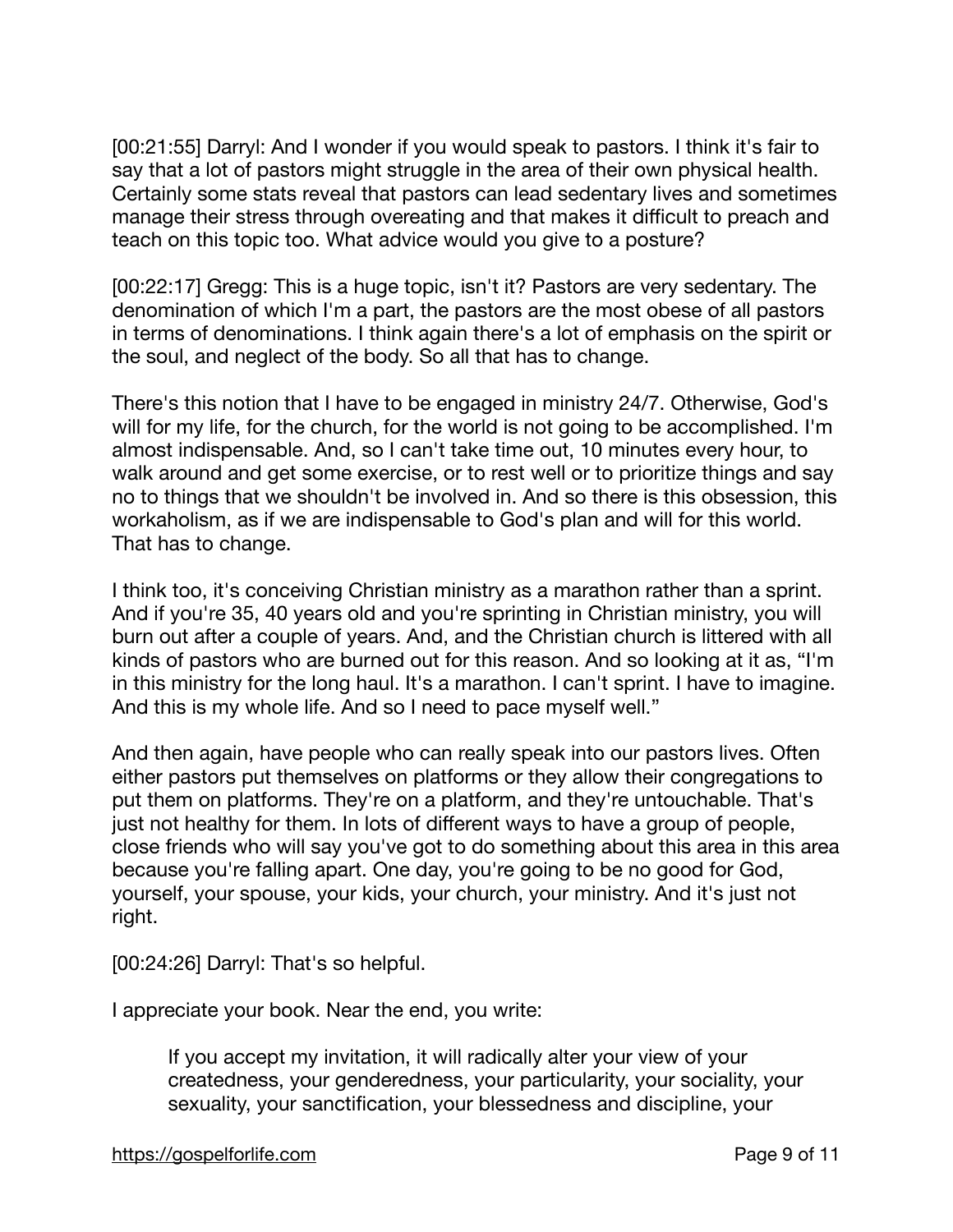worship, your clothes, your suffering and healing, your death, and your eternal future. It will decisively enable you to live as a whole person in a fractured world. And I think it will give new meaning to your relationship with Jesus Christ.

I couldn't agree more. I hope many people take your message to heart. It's such a valuable book and such an important message.

If you were willing, I have a couple of unrelated questions to embodiment. What are you learning right now? It doesn't have to be books.

[00:25:20] Gregg: I'm really doing a lot of work on transgenderism, which flows from this interest in embodiment. I'm doing a lot of reading in terms of complementarianism and egalitarianism, which also relates to this. And then I'm doing a lot of work on Roman Catholicism. I've already written a couple of books on Roman Catholicism. In September, I'm coming out with a book *40 Questions about Roman Catholicism*. So, I've been doing some extra reading on that. And then I'm just exploring philosophically the whole notion of "What is a person?" which, again, is tied to embodiment, but I really want to go deeper. And so reading some philosophical books on what is personhood and things like that. So that's what I've been working on.

[00:26:09] Darryl: That's great. The whole idea of personhood, what does it mean to be a person I think is one of the most relevant topics today, that whole area. And I'll look forward to reading about that.

[00:26:20] Gregg: Yeah, again, a person is someone who contributes, who can communicate, Who can work, who can engage socially. And so those who are at the beginning of their life, like I have a 10-day-old grandson, he wouldn't count as a person. Older people as they lose their mental capacities, dementia, Alzheimer's they're not counting as persons because they're not contributing. This whole notion of persons being a certain kind of being that contributes and communicates and engages, it's going to undermine the glory, the dignity of image bears. We're going to be killing babies, or we're going to be killing old people doing away with them. And it's a culture of death that has settled, at least in the West, and it's appalling.

[00:27:16] Darryl: What's encouraging you right now? Ĩ,

[00:27:19] Gregg: What's encouraging me right now? God is sifting me in a way that I've never been sifted before. Very solid, steady, hard discipline. I am more aware of my sinfulness, my need to not just daily, but hourly confess my sin not only to myself, but to my wife, to my friends. I've been coming undone and it's